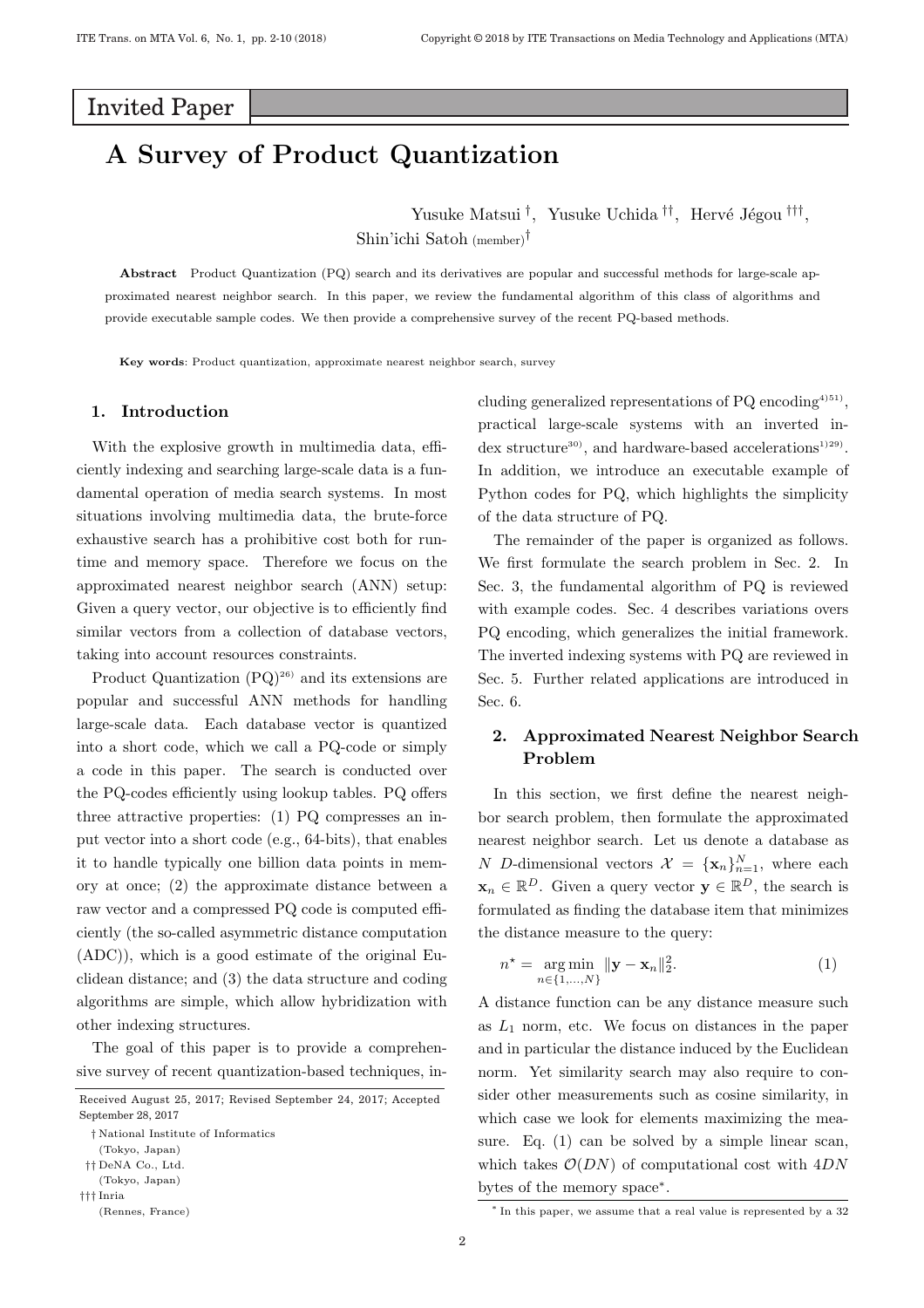In real world applications, approximated nearest neighbors (ANN) are often more attracting to achieve better trade-offs between accuracy and resources. Such ANN methods compute an approximation of the results of Eq. (1), trading some accuracy with faster runtime and lower memory usage. In the previous decades, several ANN methods have been developed, including Locality Sensitive Hashing<sup>13)17)</sup> and tree-based meth $ods<sup>8</sup>$ <sup>11)35</sup>, to mention only a few. These particular methods work well for relatively small- or mediumscale data, i.e., up to a few dozen millions elements in the index. However, if the size of the database becomes larger, these approaches require huge storage costs. This does not make them a practical option for handling a large-scale data such as  $N = 10^9$ .

Recently, there has been a sustained interest on similarity search method employing short-codes. Such methods first convert an input vector into a memoryefficient short code, The search is performed using the resulting short codes. These short-code-based methods are categorized into binary-based<sup>43)</sup> and PQ-based methods. Binary-based methods convert an input vector to a binary vector. The conversion is designed to make the Hamming distance between the two binary strings is a monotonous function of the original distance measure. These two methods are complementary<sup>14)</sup>. Binary-based methods offer a faster distance computation, whereas PQ-based methods achieve a more accurate result for a given memory constraint. In this paper, we review PQ-based methods. Please see<sup>43)46)</sup> for detailed surveys on binary-based methods

### **3. Product Quantization: Overview**

Product Quantization has been originally proposed in the source coding literature<sup>19)</sup>. Jégou et al. applied the idea to the ANN problem<sup>26)</sup> by demonstrating that (1) PQ can be used to compress high-dimensional feature vectors, (2) the distance between an original vector and a PQ-encoded code can be efficiently approximated, and (3) fast search system can be built by combining PQ-encoding and inverted indexing. In this section, we briefly review the algorithm of PQ.

#### **3. 1 Encoding**

We first show how to encode a real-valued vector into a short code. We employ the following notation in the remainder of the paper. Given a D-dimensional vector  $\mathbf{x} \in \mathbb{R}^D$ , let us represent it as a concatenation of M

sub-vectors.

$$
\mathbf{x} = \underbrace{[x_1, x_2, \dots, x_{D/M}}_{\mathbf{x}^{1\top}}, \dots, \underbrace{x_{D-D/M+1}, \dots, x_{D}}_{\mathbf{x}^{M\top}}]^{\top}
$$
\n
$$
= \left[\mathbf{x}^{1\top}, \dots, \mathbf{x}^{M\top}\right]^{\top}, \tag{2}
$$

where  $m^{\text{th}}$  sub-vector is denoted as  $\mathbf{x}^m \in \mathbb{R}^{D/M}$ , for each  $m \in \{1,\ldots,M\}.$ 

Next, let us describe how to encode a vector. The idea is to independently encode each sub-vector to an identifier, and to represent the vector as a concatenation of the identifiers. In a training phase, a sub-codebook for each  $m \in \{1, ..., M\}$  is created:  $\mathcal{C}^m = {\{\mathbf{c}_k^m\}}_{k=1}^K$ , where we call each  $\mathbf{c}_k^m \in \mathbb{R}^{D/M}$  as a sub-codeword. The number  $K$  of sub-codewords for each sub-codebook is a parameter specified by a user.  $\mathcal{C}^m$  is trained by running the standard k-means clustering over the  $m<sup>th</sup>$  part of the training vectors.

An input vector **x** is encoded as follows. First, a subencoder for  $m^{\text{th}}$  sub-vector is introduced;  $i^m : \mathbb{R}^{D/M} \to$  $\{1,\ldots,K\}$ . The  $m^{\text{th}}$  sub-encoder  $i^m(\cdot)$  is a function that returns the identifier of the nearest sub-codeword from  $\mathcal{C}^m$ . It is formally defined as follows.

$$
i^{m}\left(\mathbf{x}^{m}\right) = \underset{k \in \{1,\dots,K\}}{\arg \min} \|\mathbf{x}^{m} - \mathbf{c}_{k}^{m}\|_{2}^{2}.
$$
 (3)

This search is performed by linearly comparing a  $D/M$ dimensional sub-vector to  $K$  sub-codewords, which has a computational complexity of  $\mathcal{O}(DK/M)$ . Therefore the overall encoding complexity of a given vector is  $\mathcal{O}(DK)$ .

Next, an encoder,  $\mathbf{i} : \mathbb{R}^D \to \{1, \ldots, K\}^M$ , is defined as a concatenation of  $M$  sub-encoders:

$$
\mathbf{i}(\mathbf{x}) = \left[i^1\left(\mathbf{x}^1\right), \dots, i^M\left(\mathbf{x}^M\right)\right]^\top. \tag{4}
$$

The encoder breaks a given input vector into M subvectors, then applies sub-encoder for each sub-vectors. We call the resulting concatenation of identifiers a PQcode because the above encoding step is that of a product quantizer. Given an input vector **x** and a codebook  $\mathcal{C} = {\mathcal{C}^m}_{m=1}^M$ , the quantization error  $e(\mathbf{x}; \mathcal{C})$  in the encoder affects the accuracy in PQ-based ANN, which is routinely measured by the square Euclidean loss as

$$
e(\mathbf{x}; \mathcal{C}) = \sum_{m=1}^{M} \min_{k \in \{1, ..., K\}} \|\mathbf{x}^{m} - \mathbf{c}_{k}^{m}\|_{2}^{2}.
$$
 (5)

### **3. 2 Decoding (reconstruction)**

An advantage of PQ is that the original vector can be approximately reconstructed from a PQ-code. Let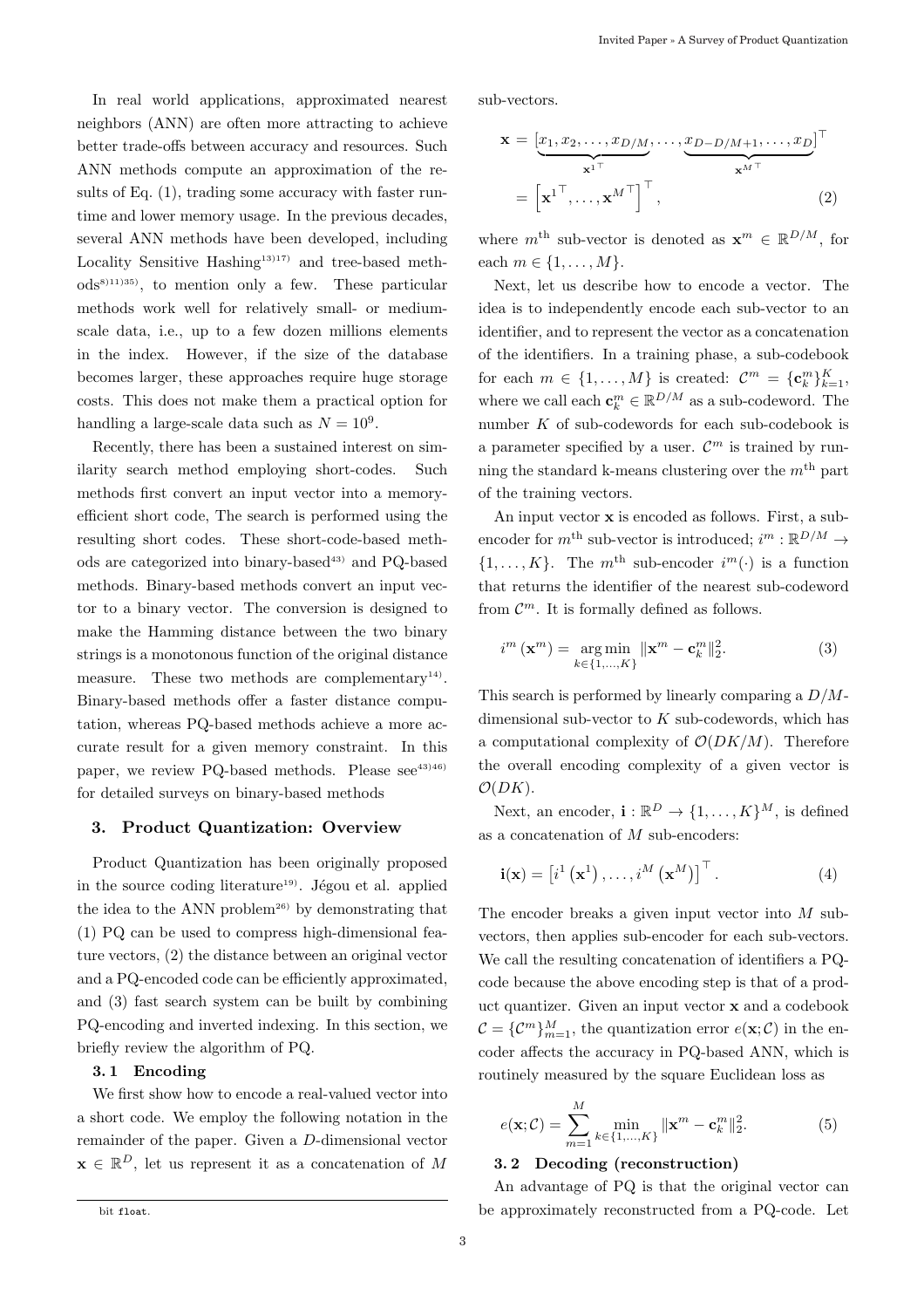us denote a PQ-code<sup>\*</sup> of a vector **x** as  $\mathbf{i}(\mathbf{x}) = \mathbf{i}_{\mathbf{x}} =$  $[i^1, \ldots, i^M]^\top \in \{1, \ldots, K\}^M$ . The original vector **x** is approximately reconstructed as  $\tilde{\mathbf{x}}$  using the PQ-code  $\mathbf{i}_{\mathbf{x}}$ and a decoder  $\mathbf{i}^{-1} : \{1, ..., K\}^M \to \mathcal{C}^1 \times \cdots \times \mathcal{C}^M$  as follows.

$$
\tilde{\mathbf{x}} = \mathbf{i}^{-1}(\mathbf{i}_{\mathbf{x}}) = \mathbf{i}^{-1} \left( \begin{bmatrix} i^1 \\ \vdots \\ i^M \end{bmatrix} \right) = \begin{bmatrix} \mathbf{c}_{i^1}^1 \\ \vdots \\ \mathbf{c}_{i^M}^M \end{bmatrix}, \tag{6}
$$

where  $\tilde{\mathbf{x}} \in \mathcal{C}^1 \times \cdots \times \mathcal{C}^M \subset \mathbb{R}^D$  is a reconstructed (decoded) D-dimensional vector. Given a PQ-code, the decoder  $\mathbf{i}^{-1}(\cdot)$  fetches sub-codewords from the codebook  $C = C^1 \times \cdots \times C^M$  by using the PQ-codes as indicators. This is an appealing property of PQ-based methods compared to binary-based methods, for which the reconstruction from the original vectors is non-trivial and less accurate and typically discards the vector norm.

#### **3. 3 Memory consumption**

PQ is typically employed with aggressive compression rates to ensure that the produced PQ-codes are compact in memory. Because a PQ-code composes of  $M$  integers ranging from 1 to  $K$ , the memory cost of a PQ-code is  $M \log_2 K$  bits. The parameters M and K therefore control the trade-off between reconstruction quality and memory. To represent each integer using uchar  $(8 \text{ bit})$ , K is typically set as 256. Then the PQcode is represented by  $8M$  [bit]. Larger values of M lead to better accuracy but slower performance. The performance of PQ-based (and binary-based) methods are often compared by fixing  $M$ , for instance by choosing  $M = 8$  to compare 64-bit codes.

Since a D-dimensional feature vector is represented by 32D bits, a PQ-code with  $K=256$  compresses the original feature by  $32D/8M = 4D/M$ . For example, 128-dimensional real-valued features represented by 64 bit PQ codes are 64× more memory efficient.

#### **3. 4 Distance computation**

Given a query feature vector and a PQ-code, the squared Euclidean distance between the query and the original vector of the PQ-code can be effectively approximated, in particular by the so-called Asymmetric Distance Computation (ADC).

Let us define a query vector as  $y \in \mathbb{R}^D$ , and a PQcode  $\mathbf{i}_{\mathbf{x}} = [i^1, \ldots, i^M]^\top \in \{1, \ldots, K\}^M$ . To approximate the squared distance between the query and the original vector of the PQ-code  $(d(\mathbf{y}, \mathbf{x})^2)$ , we define the

Asymmetric Distance  $\tilde{d}(\cdot,\cdot)^2$  as the distance between the query and the reconstructed vector from the PQcode, i.e.,

$$
d(\mathbf{y}, \mathbf{x})^2 \approx \tilde{d}(\mathbf{y}, \mathbf{x})^2 = d(\mathbf{y}, \tilde{\mathbf{x}})^2.
$$
 (7)

This can be computed by explicitly reconstructing  $\tilde{\mathbf{x}}$  by Eq. (6). However but such a direct computation has a complexity similar to that of a linear search with the original vectors.

The ADC efficiently computes Eq. (7). The computation consists of (1) constructing a distance table (lookup table) and (2) fetching distances. Given **y**, for each sub-vector  $y^m \in \mathbb{R}^{D/M}$   $(m \in \{1, ..., M\})$ , we compute the distances between  $y^m$  and the K sub-codewords  $\mathbf{c}_k^m \in \mathcal{C}^m$ , and then store them in the distance table  $A: \{1, \ldots, M\} \times \{1, \ldots, K\} \rightarrow \mathbb{R}$ . More explicitly, this distance table is defined as follows.

$$
A(m,k) = d(\mathbf{y}^m, \mathbf{c}_k^m)^2.
$$
 (8)

The table A is simply represented as a matrix (2D array). This computation takes  $\mathcal{O}(DK)$  operations, and is performed just once per query.

Next, given a database PQ-code  $\mathbf{i}_{\mathbf{x}} = [i^1, \dots, i^M]^\top$ , the Asymmetric Distance  $\tilde{d}$  is obtained as follows.

$$
\tilde{d}(\mathbf{y}, \mathbf{x})^2 = d(\mathbf{y}, \tilde{\mathbf{x}})^2
$$
\n
$$
= \sum_{m=1}^{M} d(\mathbf{y}^m, \mathbf{c}_i^m)^2 = \sum_{m=1}^{M} A(m, i^m).
$$
\n(9)

Because the squared distance is computed for each dimension independently, we can compute separately the square distance of each  $m<sup>th</sup>$  sub-vector. From Eq. (6), the  $m<sup>th</sup>$  sub-vector of the reconstructed vector equals to  $\mathbf{c}_{i^m}^m$ . The square distance between  $\mathbf{y}^m$  and each subcodeword is already computed and recorded in A, and therefore is fetched by taking the entry identified by m and  $i^m$ . Summing the M fetched values provides the Asymmetric Distance. This computation takes only  $\mathcal{O}(M)$  table look-ups.

To evaluate the distances for  $N$  database PQ-codes, the total computational cost is  $\mathcal{O}(DK + MN)$ . Typically, the dominant factor is  $N$ , which can be a million or even a billion. The construction cost of the distance table can be negligible in many cases.

In summary, with the ADC technique, users can approximate the distances between a query and database PQ-codes without explicitly reconstructing the vectors.

### **3. 5 Sample codes**

One appealing advantage of PQ is its simplicity. Listing 1 shows Python codes of the whole algorithm of PQ,

<sup>∗</sup> Note that **i<sup>x</sup>** is a constant (a concatenation of integers), not a function. The subscript **x** indicates that the PQ-code **i** $\mathbf{x}$  is obtained by encoding a feature vector **x**.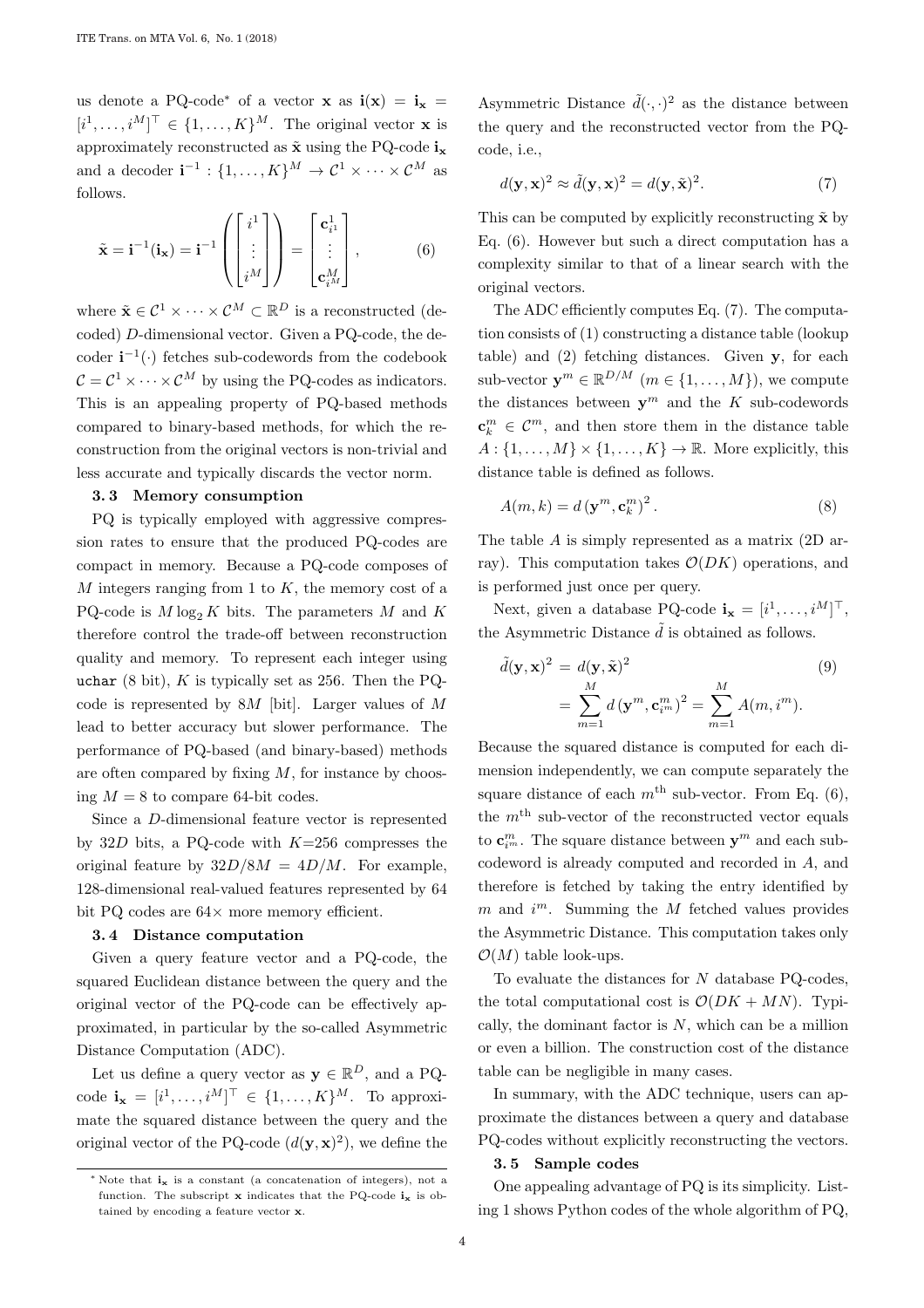```
import numpy as np from scipy.cluster.vq import vq, kmeans2 from scipy.spatial.distance import cdist
 def train(vec, M):<br>
DS = int(vec \: .shape[1] / M) # DS = D / M<br>
# codeword[m]/k) = c_k^mk codeword = np.empty((M, 256, Ds), np.float32)
        for m in range(M):
                vec\_sub = vec[:, m \times DS : (m + 1) \times DS]<br>codeword[m], label = kmeans2(vec_sub, 256)
        return codeword
def encode(codeword, vec): # vec = {\mathbf{x}_n}_{n=1}^Nencode (codeword, vec). \pi vec = \lambda n f_{n=1}<br>M, K, Ds = codeword.shape
        # \overline{pqcode[n]} = i(x_n), \overline{pqcode[n]}[m] = i^m(x_n^m)<br>pqcode = np.empty((vec.shape[0], M), np.uint8)
        for m in range(M): # Eq. (3) and Eq. (4)<br>vec_sub = vec[:, m * Ds: (m + 1) * Ds]<br>pqcode[:, m], dist = vq(vec_sub, codeword[m])
        return pqcode
def search(codeword, pqcode, query):
        M, _K, Ds = codeword.shape<br>
\# dist_table = A(m, k)<br>
dist_table = np.empty((M, 256), np.float32)
        for m in range(M):
                query_sub = query[m * Ds: (m + 1) * Ds]<br>dist_table[m, :] = cdist([query_sub],<br>→ codeword[m], 'sqeuclidean')[0]
        dist = np.sum(dist_table[range(M), pqcode],<br>
→ axis=1)
       return dist
if __name__ == "__main__":
        # Read vec_train, vec ({x_n}_{n=1}^N), and query (y)<br>M = 4<br>codeword = train(vec_train, M)
       pqcode = encode(codeword, vec) dist = search(codeword, pqcode, query)
       print(dist)
```
Listing 1: Python scripts of PQ

including training a codebook, encoding vectors, and searching. These sample codes are not pseudo codes but executable scripts. The whole algorithm can be written in only several lines.

### **3. 6 Search system with inverted indexing**

The linear scan with ADC is fast compared to the direct linear search, but still slow for a large number of N. To handle million- or even billion-scale search, a search system with inverted indexing was developed in the original  $PQ$  paper<sup>26)</sup>.

As a pre-processing stage, N database items  $\mathcal{X} =$  $\{x_1, \ldots, x_N\}$  are grouped into J disjoint buckets<sup>\*</sup>,  $\mathcal{X}_1,\ldots,\mathcal{X}_J$ . This assignment is conducted in the same manner as a coarse-quantization step explained later. Each bucket has a representative vector,  $\mu_j \in \mathbb{R}^D$ . For each bucket, the difference between the representative vector and each item  $\mathbf{x} \in \mathcal{X}_i$  is computed. This residual,  $\mathbf{x} - \boldsymbol{\mu}_i$ , is encoded into a PQ-code, and stored as a posting-list for each  $i^{\text{th}}$  bucket.

In the online search step, the system operates in two stages; coarse-quantization and distance-estimation.

• **Coarse-quantization**: Given a query vector **y** ∈  $\mathbb{R}^D$ , the nearest bucket  $\mathcal{X}_i$  is selected. The residual  $\mathbf{y} - \boldsymbol{\mu}_i$  between the query and the representative vector of the  $i^{\text{th}}$  bucket is computed.

• **Distance-estimation**: The PQ-codes associated with the selected bucket are retrieved by traversing the posting list. The nearest neighbors are then obtained using ADC between the residual vector  $\mathbf{y}-\boldsymbol{\mu}_i$  and these PQ-codes.

In this architecture, the search space is restricted by the coarse-quantization. Only the database items in the selected bucket(s) are considered.

Originally, Inverted file system with the asymmetric distance computation (IVFADC) was proposed in the original  $PQ$  paper<sup>26)</sup>. In IVFADC, the coarsequantization step is a simple nearest neighbor search for representative vectors. The distance-estimation step is ADC between the query and PQ-codes encoding the residual vectors of the database vectors. This approach can search in  $N = 10^9$  data points in 10–100 ms, typically.

In summary, the original paper proposed (1) the PQencoding scheme and (2) the search system with inverted indexing. In the next sections, we review some subsequent improvements of PQ-based methods by focusing these two aspects.

## **4. Generalization and Improvement of PQ Encoding**

This section reviews extensions building upon PQencoding to improve accuracy or speed. The relation among the methods is visualized in a blue-shaded area in Fig. 1.

### **4. 1 Pre-rotation (OPQ)**

The original PQ simply divides an input vector into sub-vectors uniformly, without taking the data distribution into consideration. This works well for a structured vector such as SIFT, but it is not always the case, e.g.,  $D/M$ -dimensional sub-vectors do not have any meanings. For such general cases, the original paper proposed to apply a random rotation for all vectors preliminary ( $\mathbf{x} \leftarrow R\mathbf{x}$ , where  $R \in \mathbb{R}^{D \times D}$  is a random rotation matrix) to make dimensions uncorrelated. Then the authors<sup>27)</sup> proposed to optimize an orthogonal matrix by a set of reflection with a variance balancing criterion.

Optimized Product Quantization (OPQ)15) extended this idea∗∗. OPQ computes a rotation (orthogonal) ma-

<sup>\*</sup> Note that  $\mathcal{X}_j$  satisfies (1)  $\mathcal{X}_j \subset \mathcal{X}$  for all  $j$ , (2)  $\mathcal{X} = \bigcup_{j=1}^J \mathcal{X}_j$ , and (3)  $\mathcal{X}_{j_1} \cap \mathcal{X}_{j_2} = \emptyset$  for all  $j_1, j_2 \in \{1, \ldots, J\}$  such that  $j_1 \neq j_2$ .

<sup>∗∗</sup> Note that the same idea was proposed in Cartesian k-means37) at the same conference independently.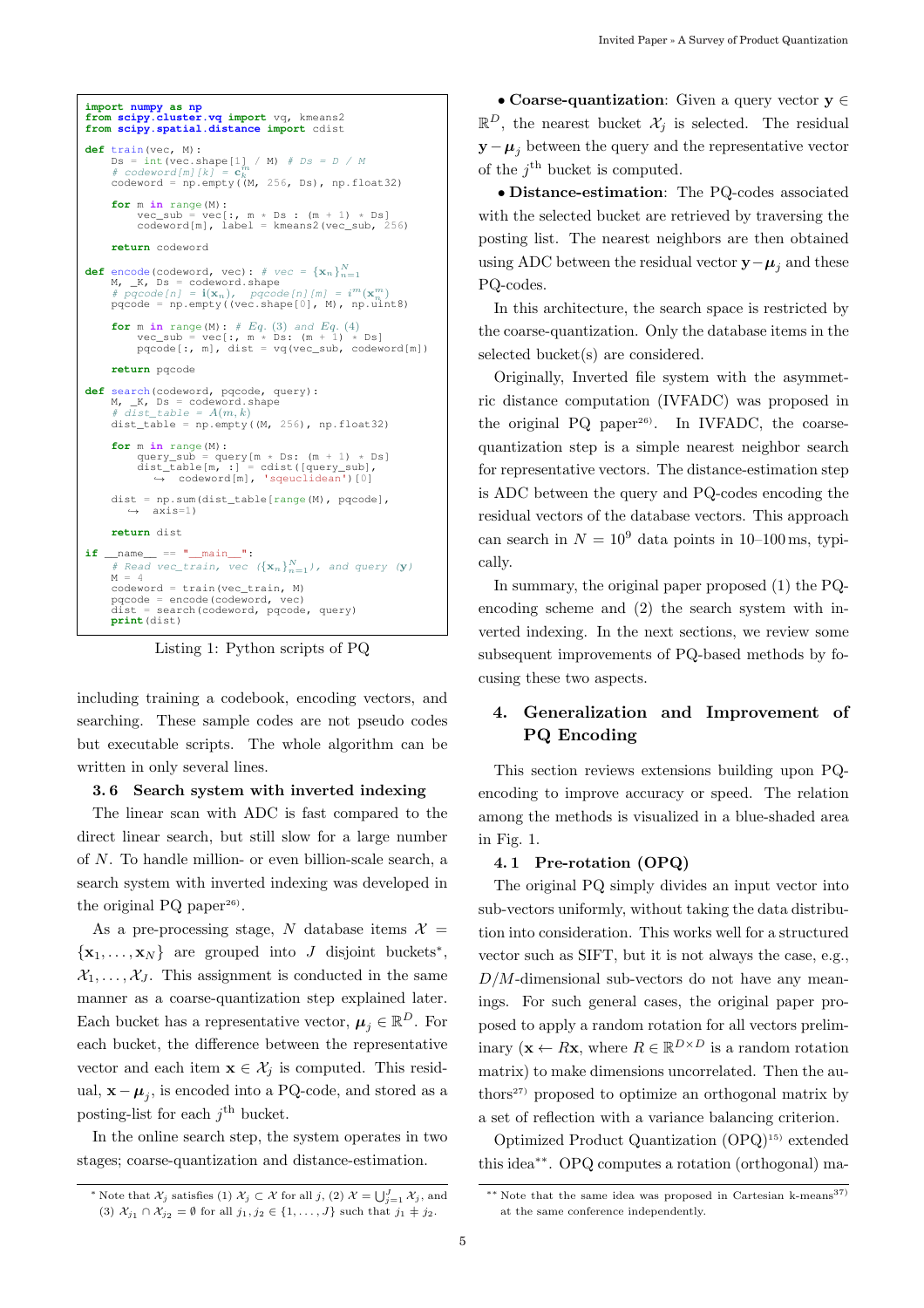

**Fig. 1** A relation of PQ-based methods.

trix  $R \in \mathbb{R}^{D \times D}$   $(R^{\top}R = I)$  that minimizes the quantization error iteratively. All vectors are rotated by  $R$ preliminarily. The training phase of OPQ repeats two steps: (1) All training vectors are rotated by applying R, then codewords are trained as in the same manner with PQ.  $(2)$  Given trained codewords, R is updated by solving Orthogonal Procrustes Problem<sup>18)</sup>. OPQ is a straightforward extension of PQ, and always boosts the accuracy with a moderate additional cost of applying the rotation matrix. OPQ has been one of the most widely used improvements over PQ.

### **4. 2 Generalization (AQ, CQ)**

Additive Quantization  $(AQ)^{4}$ <sup>32)</sup> and Composite Quantization  $(CQ)^{51}$  generalize the PQ representation. The original PQ represents a vector as the concatenation of  $M$  D/M-dimensional vectors. On the other hand, AQ and CQ represent a vector as the sum of M D-dimensional vectors. The  $m<sup>th</sup>$  sub-codebook is denoted by  $\mathcal{C}^m = {\{\mathbf{c}_k^m\}}_{k=1}^K$  where  $\mathbf{c}_k^m \in \mathbb{R}^D$ . An input vector **x** is still encoded as a vector of indices  $\mathbf{i}(\mathbf{x}) = \mathbf{i}_{\mathbf{x}} = [i^1, \dots, i^M]^\top$ , but now the reconstructed vector is obtained as

$$
\tilde{\mathbf{x}} = \mathbf{i}^{-1}(\mathbf{i}_{\mathbf{x}}) = \mathbf{i}^{-1} \left( \begin{bmatrix} i^1 \\ \vdots \\ i^M \end{bmatrix} \right) = \sum_{m=1}^M \mathbf{c}_i^m.
$$
 (10)

Unlike Eq. (6), the vector is reconstructed by adding the sub-codewords. Note that the encoder  $\mathbf{i}(\cdot)$  is no more simple nearest neighbor search for sub-codewords.

If we restrict each sub-codeword such that only values for  $m<sup>th</sup>$  region is nonzero, Eq. (10) becomes Eq. (6). This shows that PQ is a special case of AQ/CQ.

Given a query **y** and a  $AQ/CQ$ -code  $i_x$ , the asymmetric distance is computed as follows.

$$
d(\mathbf{y}, \tilde{\mathbf{x}})^2 = \left\| \mathbf{y} - \sum_{m=1}^M \mathbf{c}_{i^m}^m \right\|_2^2
$$
(11)  
=  $\|\mathbf{y}\|_2^2 - 2 \sum_{m=1}^M \mathbf{y}^\top \mathbf{c}_{i^m}^m + \sum_{m_1=1}^M \sum_{m_2=1}^M (\mathbf{c}_{i^{m_1}}^{m_1})^\top \mathbf{c}_{i^{m_2}}^{m_2}.$ 

Here, we can ignore the first term because it is constant for all database items. The second term can be precomputed and fetched in the similar manner as ADC; creating a lookup tables beforehand  $(\mathcal{O}(DKM))$  and fetching values on-line  $(\mathcal{O}(M))$ . The problem is how to compute the third term. If we take the same strategy for the second term, on-line fetching takes  $\mathcal{O}(M^2)$  of the computational cost. This becomes the bottleneck of the computation. AQ and CQ proposed different ways to compute this term efficiently.

In AQ, an additional 1 byte scalar quantization is employed to store the third term. At query time, the value is simply fetched with  $\mathcal{O}(1)$ . In CQ, the sub-codewords are trained such that the third term (the inner product between sub-codewords) is approximately the same constant value. Note that, in the original PQ, this term is always zero because all sub-codebooks are orthogonal. We can characterize PQ, AQ, and CQ, by the handling of the third term.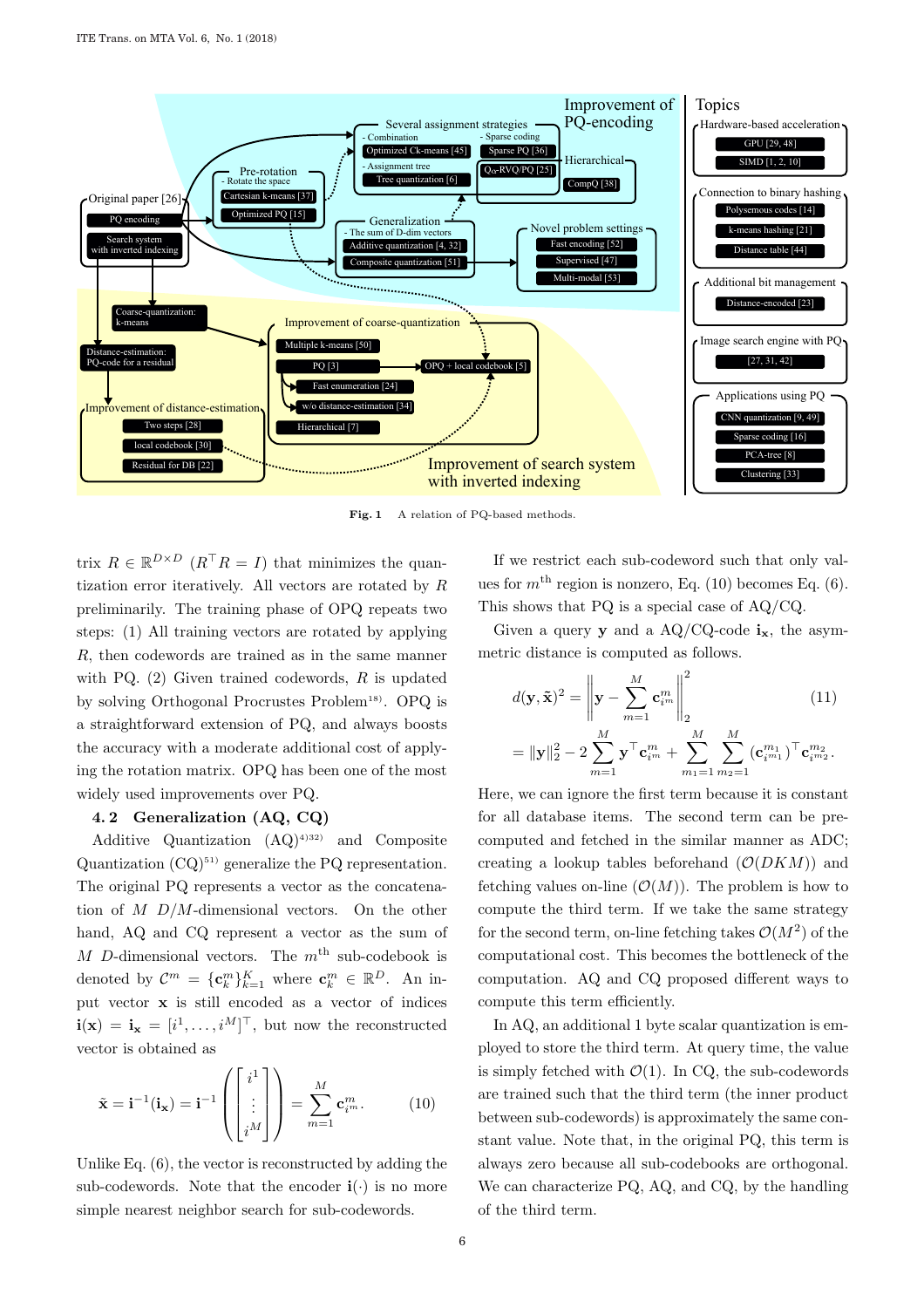**Table 1** The comparison of the accuracy for SIFT1M data, 64-bit Codes. The values are from<sup>38)</sup>

| Method                   | Recall@1 | Recall@10 | Recall@100 |
|--------------------------|----------|-----------|------------|
| ${\rm PQ^{26}}$          | 0.224    | 0.599     | 0.924      |
| CKM/OPQ <sup>15)37</sup> | 0.243    | 0.638     | 0.940      |
| $AQ^{4)}$                | 0.298    | 0.741     | 0.972      |
| $CQ^{51}$                | 0.288    | 0.716     | 0.967      |
| $OCK^{45}$               | 0.274    | 0.680     | 0.945      |
| TO <sup>6</sup>          | 0.317    | 0.748     | 0.972      |
| $CompQ^{38}$             | 0.352    | 0.795     | 0.987      |

Because AQ and CQ are generalizations of PQ, the reconstruction error of AQ/CQ is better than that of PQ. On the other hand, training, encoding, and searching of AQ/CQ require more complex steps, which leads more computational cost.

### **4. 3 Alternative coding strategies**

To achieve a better accuracy (reconstruction error), several encoding strategies have been proposed. The main idea is to design a better way to assign codewords to an input vector.

Optimized Ck-means<sup>45)</sup> extended Cartesian k-means. In PQ, each dimension of a vector is represented by a single codeword. Optimized Ck-means use multiple codewords to represent each dimension to achieve lower reconstruction errors.

Tree quantization  $(TQ)^{6}$  follows a similar idea.  $TQ$ creates an assignment tree that optimizes the best assignment of codewords for each dimension.

Some works borrow the idea of residual encoding<sup>12)38</sup>, which is another classical approach for source-coding. CompQ38) proposed an effective training strategy for residual encoding, and showed that this simple encoding works well for the ANN task. Other extensions aiming at improving the representation power of PQ include sparse-coding for the encoding stage<sup>25)36)</sup>.

The above strategies usually improve the accuracy of PQ-encoding with the additional assignment cost.

Table 1 shows the comparison of the accuracy among the methods introduced in this section.

### **4. 4 Novel problem settings**

Although the original objective of PQ is to solve the general ANN search problem, other settings have been considered in the literature.

How to make the computational cost of per-query pre-processing (not the distance search cost over the database) fast is an open problem, especially for the complex encoding such as AQ/CQ. This is especially important for high-dimensional vectors because perquery pre-processing (building distance tables) depends on  $D$ . Sparse Composite Quantization  $(SCQ)^{52}$  revealed that the second term of Eq. (12) can be efficiently computed if the elements of sub-codewords are sparse. SCQ achieved the same level of the accuracy as CQ with almost the same computational cost of PQ.

Supervised Quantization<sup>47)</sup> extends the CQ for a supervised manner. PQ-based methods have been originally developed for an unsupervised setting, whereas the supervised search problem has been handled by binary-based methods. It is reported that Supervised Quantization achieved a better performance compared to binary-based supervised methods, however the setup employed for evaluation has been recently questioned by some researchers<sup>40)</sup>.

 $Collaborative$   $Quantization<sup>53)</sup>$  incorporated multimodal data source such as texts and images. This also outperforms the competitors of binary-based methods.

### **5. Inverted indexing system with PQ**

As described in Sec. 3. 6, the original IVFADC consists of two steps, coarse-quantization and distanceestimation. In this section, we review some of the improvements proposed when PQ is combined with an inverted indexing system. These variations are visualized with a yellow-shaded region in Fig. 1.

#### **5. 1 Improvement of coarse-quantization**

The coarse-quantization step is critical for the runtime performance. IVFADC uses the simple nearest neighbor search for assignment a vector to the coarse centroids, which is the same operation as a standard k-means assignment.

The joint Inverted Indexing $50$  proposes a multiple k-means assignment strategy to increase the accuracy. Inverted Multi Indexing  $(IMI)^{35}$  replaces the k-means coarse quantizer by a product quantizer. IMI achieves a good balance between the runtime and the accuracy, and has been widely used. IMI divides the data space as the Cartesian product of two spaces, which amounts to applying PQ on the coarse level with  $M = 2$ . In the indexing phase, each database item is assigned to one the buckets (Cartesian spaces) using PQ. In the search step, the nearest buckets to a query are enumerated using Multi Sequence Algorithm3). The items inside the selected buckets are distance-estimated using ADC.

Several extensions of IMI were proposed. By reducing the search space with upper/lower error bounds, the faster version of Multi Sequence Algorithm was proposed<sup>24)</sup>. PQTable<sup>34)</sup> presented a method to search without the distance-estimation step.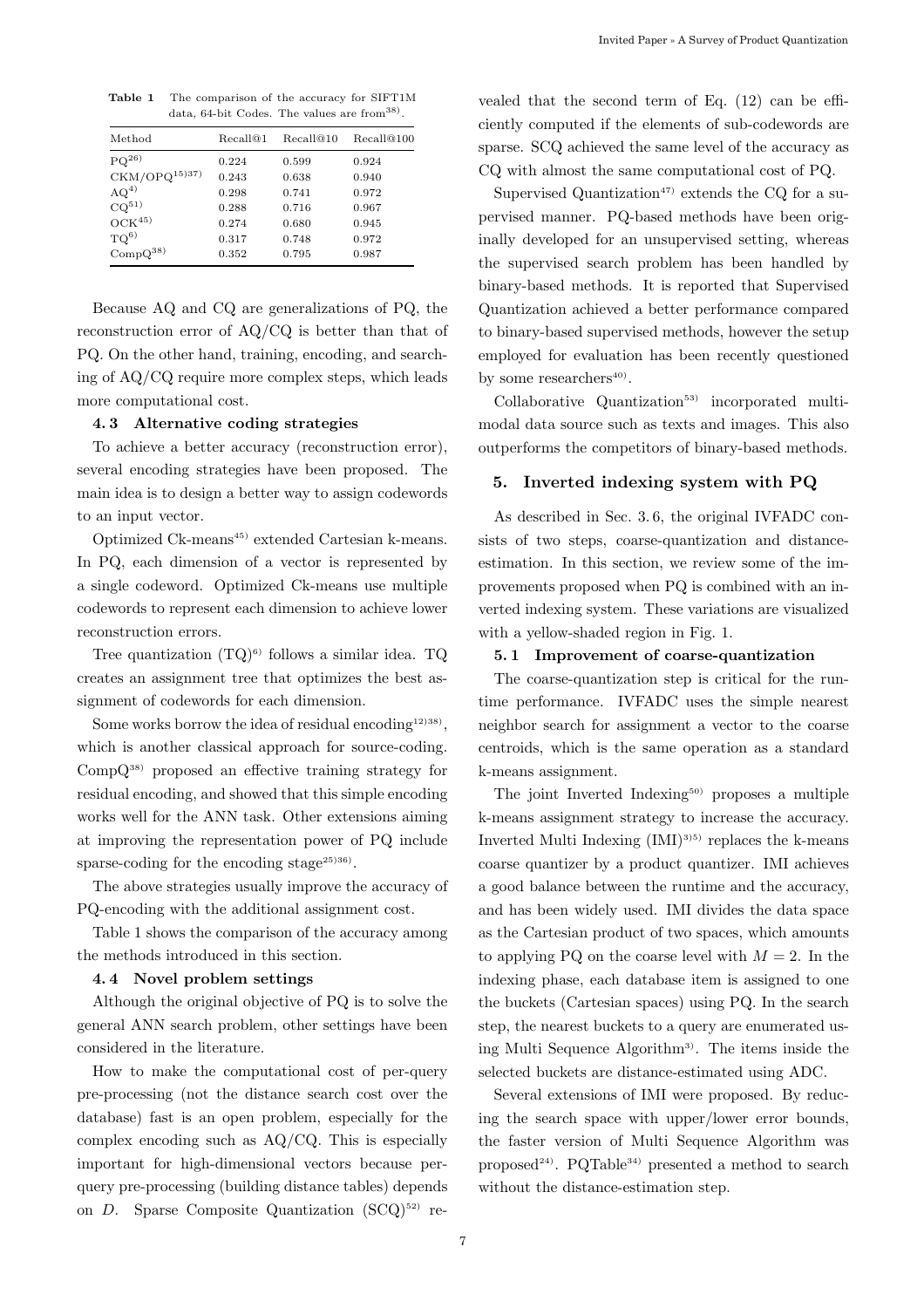Another strategy makes use of hierarchical quantizer as a coarse-quantization<sup> $\tau$ </sup>, which especially works well for non-structured data such as deep features (e.g., GoogLeNet activations).

#### **5. 2 Improvement of distance-estimation**

Next, we review the methods to improve the distanceestimation stage. This step is directly related to the accuracy of the whole system. PQ-encoding for the residual between the representative vector and the data point was used for the original IVFADC.

A two step approach for distance-estimation was proposed $^{28}$ , where the residual-encoding is computed twice, but at query time only the distances to the most promising candidate vectors are evaluated. A special data structure to refine the error of this encoding step was proposed $22$ .

Originally, the same sub-codewords were used for encoding the residual associated with the database vectors. It has been shown that learning a product quantizer per inverted list improve the performance<sup>30</sup>. These local sub-codewords for a bucket are created by training only vectors within the bucket. The downside of this approach is that it requires a large set of training data, as well as storing a large volume of centroids.

In the journal version of IMI paper<sup>5)</sup>, the combination of (1) coarse quantization with IMI, (2) OPQ for both coarse-quantization and distance-estimation, and (3) local codebooks, was proposed. This system is one of the baseline of the state-of-the-art search systems that can handle billion-scale data.

#### **6. Related Topics**

In this section, we introduce several topics related to PQ-based methods (the right part in Fig. 1).

First, hardware-based accelerations have been considered. To fully make use of SIMD operations for fast search, methods that fit the data into SIMD registers were proposed<sup>1)2)10</sup> to accelerate the search. With the wide spread of deep learning techniques, GPU is now becoming a common hardware in the computer vision community. Fast search with GPUs begins to be stud $ied^{29}$ <sup>48)</sup>, which might be one of the next promising directions for ANN research.

As reviewed in Sec. 1, binary-based methods are complementary to PQ-based methods. The connection of these two areas was rapidly discussed. Polysemous  $\mathrm{codes}^{(4)}$  offer the properties of both binary-based and PQ-based methods. The codes are essentially PQcodes, but the Hamming distance of the two codes reflects the original Euclidean distance as in the binarybased methods. K-means  $H$ ashing<sup>21)</sup> is one of binarybased methods. We can interpret that K-means Hashing trains a binary code that approximates the PQcodes, and it is one of the most effective binarization strategy. From the viewpoint of distance-tables, the tables of PQ-based methods are filled by the distances among codewords, whereas those of binary-based methods are filled by the Hamming distances. These relations were intensively investigated $44$ .

Further additional bits can be added to PQ-code to improve the  $\mathrm{accuracy}^{23}$ .

Image search with PQ is one of the main applications using PQ. Several works have evaluated the search per $formance<sup>27)31)42</sup>$ ).

The main idea of PQ is computing distances table among codewords beforehand, such that on-line processing can be efficiently computed by looking up the tables. With PQ-encoding, the data representation becomes memory efficient because the data are presented as a quantized PQ-code. This idea has been widely used in several areas. One of the most active areas is quantization of Deep Neural Networks (DNN). To achieve memory-efficient and fast DNN architecture, several strategies have been intensively researched including pruning<sup>20)</sup>, factorization<sup>41)</sup>, binarization<sup>39)</sup>, sparsifying<sup>41)</sup>, etc. Quantization is also one of such strategies<sup>9)49)</sup>. Another application includes efficient sparse-coding using PQ-based approach<sup>16)</sup>, fast computation of  $PCA-tree<sup>8</sup>$ , and clustering<sup>33)</sup>.

### **7. Conclusion**

In this paper, we introduce the fundamental algorithm of Product Quantization with executable sample codes. We have reviewed several advances on top of the initial technique. We hope this review paper helps to solve a large-scale search problem.

#### **Appendix**

This work was supported by JST ACT-I Grant Number JPMJPR16UO and JSPS KAKENHI Grant Number 16H07411.

#### **References**

- 1) F. André, A.-M. Kermarrec, and N. L. Scouarnec. Cache locality is not enough: High-performance nearest neighbor search with product quantization fast scan. In Proc. VLDB, 2015.
- 2) F. André, A.-M. Kermarrec, and N. L. Scouarnec. Accelerated nearest neighbor search with quick adc. In Proc. ICMR, 2017.
- 3) A. Babenko and V. Lempitsky. The inverted multi-index. In Proc. IEEE CVPR, 2012. 4) A. Babenko and V. Lempitsky. Additive quantization for extreme
- vector compression. In *Proc. IEEE CVPR*, 2014.
- 5) A. Babenko and V. Lempitsky. The inverted multi-index. IEEE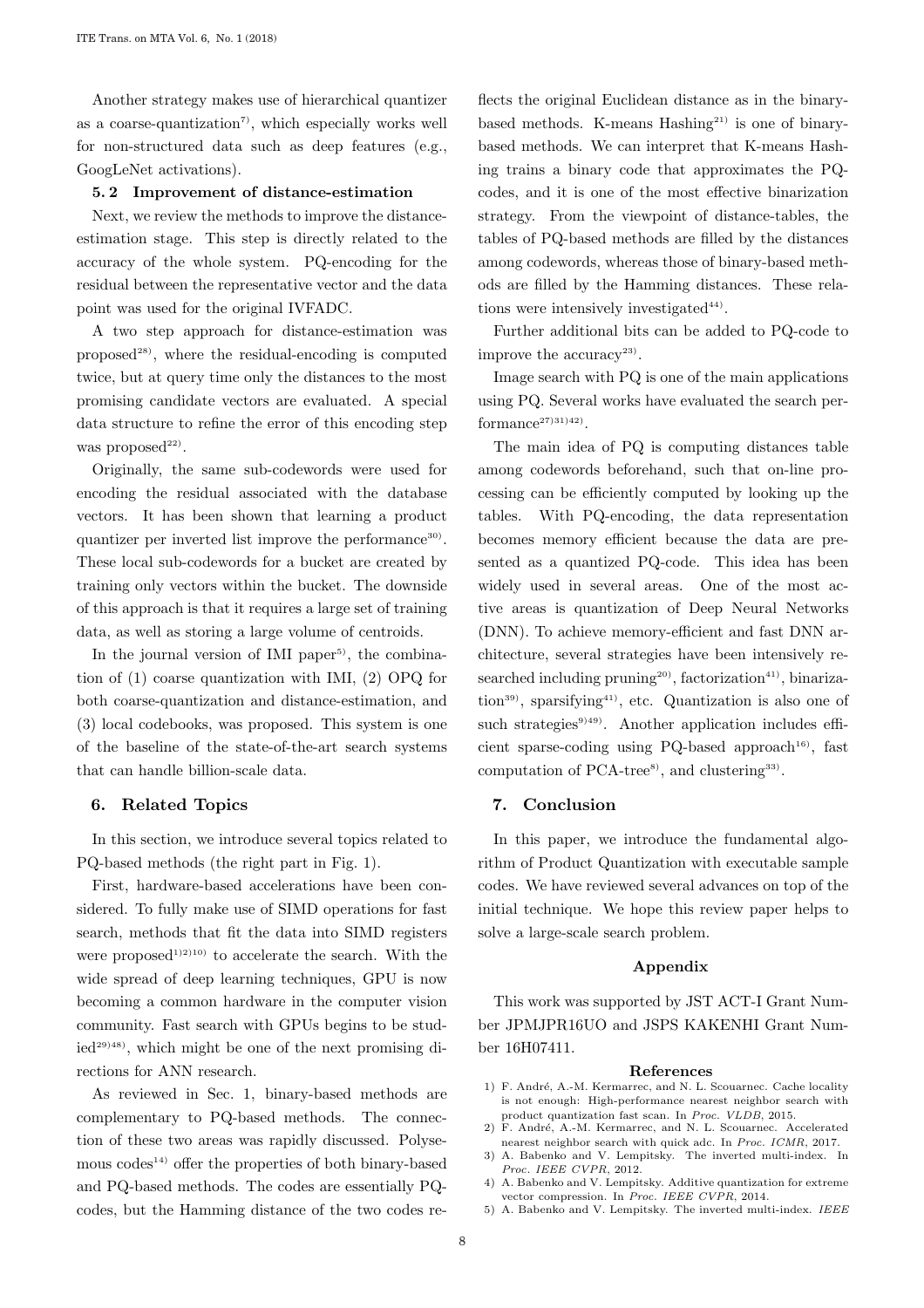- TPAMI, 37(6):1247–1260, 2015. 6) A. Babenko and V. Lempitsky. Tree quantization for large-scale similarity search and classification. In Proc. IEEE CVPR, 2015. 7) A. Babenko and V. Lempitsky. Efficient indexing of billion-scale
- datasets of deep descriptors. In Proc. IEEE CVPR, 2016.
- 8) A. Babenko and V. Lempitsky. Product split trees. In *Proc.*<br>IEEE CVPR. 2017. IEEE CVPR, 2017. 9) H. Bagherinezhad, M. Rastegari, and A. Farhadi. Lcnn: Lookup-
- based convolutional neural network. In Proc. IEEE CVPR, 2017.
- 10) D. W. Blalock and J. V. Guttag. Bolt: Accelerated data mining with fast vector compression. In *Proc. ACM KDD*, 2017.<br>11) L. Boytsov and B. Naidan. Engineering efficient and effective
- non-metric space library. In Proc. SISAP, 2013.
- 12) Y. Chen, T. Guan, and C. Wang. Approximate nearest neighbor search by residual vector quantization. Sensors, 10(12):11259– 11273, 2010.
- 13) M. Datar, N. Immorlica, P. Indyk, and V. S. Mirrokni. Localitysensitive hashing scheme based on p-stable distributions. In Proc. SCG, 2004.
- 14) M. Douze, H. Jégou, and F. Perronnin. Polysemous codes. In Proc. ECCV, 2016.
- 15) T. Ge, K. He, Q. Ke, and J. Sun. Optimized product quantization. IEEE TPAMI, 36(4):744–755, 2014.
- 16) T. Ge, K. He, and J. Sun. Product sparse coding. In  $Proc. \ IEEE$   $CVPR,$  2014. CVPR, 2014. 17) A. Gionis, P. Indyk, and R. Motwani. Similarity search in high
- dimensions via hashing. In Proc. VLDB, 1999.
- 18) Y. Gong, S. Lazebnik, A. Gordo, and F. Perronnin. Iterative quantization: A procrustean approach to learning binary codes for large-scale image retrieval. IEEE TPAMI, 35(12):2916–2929, 2013.
- 19) R. M. Gray. Vector quantization. IEEE ASSP Magazine, 1(2):4– 29, 1984.
- 20) S. Han, H. Mao, and W. J. Dally. Deep compression: Compressing deep neural networks with pruning, trained quantization and huffman coding. In Proc. ICLR, 2016.
- 21) K. He, F. Wen, and J. Sun. K-means hashing: an affinitypreserving quantization method for learning binary compact codes. In Proc. IEEE CVPR, 2013.
- 22) J.-P. Heo, Z. Lin, X. Shen, J. Brandt, and S.-E. Yoon. Shortlist selection with residual-aware distance estimator for k-nearest neighbor search. In Proc. CVPR, 2016.
- 23) J.-P. Heo, Z. Lin, and S.-E. Yoon. Distance encoded product quantization. In Proc. IEEE CVPR, 2014.
- 24) M. Iwamura, T. Sato, and K. Kise. What is the most efficient way to select nearest neighbor candidates for fast approximate nearest neighbor search? In Proc. IEEE ICCV, 2013.
- 25) H. Jain, P. Pérez, R. Gribonval, J. Zepeda, and H. Jégou. Approximate search with quantized sparse representations. In Proc. ECCV, 2016.
- 26) H. Jégou, M. Douze, and C. Schmid. Product quantization for nearest neighbor search. *IEEE TPAMI*, 33(1):117–128, 2011.<br>27) H. Jégou, M. Douze, C. Schmid, and P. Pérez. Aggregating local
- descriptors into a compact image representation. In Proc. IEEE CVPR, 2010.
- 28) H. Jégou, R. Tavenard, M. Douze, and L. Amsaleg. Searching in one billion vectors: Re-rank with source coding. In  $\mathit{Proc. IEEE ICASSP}.$  2011.
- ICASSP, 2011.<br>29) J. Johnson, M. Douze, and H. Jégou. Billion-scale similarity search with gpus.  $CoRR$ , abs/1702.08734, 2017.
- 30) Y. Kalantidis and Y. Avrithis. Locally optimized product quantization for approximate nearest neighbor search. In *Proc. IEEE*  $CVPR$ , 2014.
- CVPR, 2014. 31) J. Li, X. Lan, X. Li, J. Wang, N. Zheng, and Y. Wu. Online variable coding length product quantization for fast nearest neighbor earch in mobile retrieval. IEEE TMM,  $19(3):559-570$ ,  $2017$ .
- 32) J. Martinez, J. Clement, H. H. Hoos, and J. J. Little. Revisiting additive quantization. In Proc. ECCV, 2016.
- 33) Y. Matsui, K. Ogaki, T. Yamasaki, and K. Aizawa. Pqk-means: Billion-scale clustering for product-quantized codes. In *Proc.*  $MM$  2017
- MM, 2017. 34) Y. Matsui, T. Yamasaki, and K. Aizawa. Pqtable: Fast exact asymmetric distance neighbor search for product quantization using hash tables. In Proc. IEEE ICCV, 2015.
- 35) M. Muja and D. G. Lowe. Scalable nearest neighbor algorithms for high dimensional data. IEEE TPAMI, 36(11):2227–2240, 2014.
- 36) Q. Ning, J. Zhu, Z. Zhong, S. C. H. Hoi, and C. Chen. Scalable image retrieval by sparse product quantization. IEEE TMM, 19(3):586–597, 2017.
- 37) M. Norouzi and D. J. Fleet. Cartesian k-means. In Proc. IEEE

- CVPR, 2013. 38) E. C. Ozan, S. Kiranyaz, and M. Gabbouj. Competitive quantization for approximate nearest neighbor search. IEEE TKDE, 28(11):2884–2894, 2016.
- 39) M. Rastegari, V. Ordonez, J. Redmon, and A. Farhadi. Xnornet: Imagenet classification using binary convolutional neural networks. In *Proc. ECCV*, 2016.<br>40) A. Sablayrolles, M. Douze, N. Usunier, and H. Jégou. How should
- we evaluate supervised hashing? In Proc. IEEE ICASSP, pages 1732–1736. IEEE, 2017.
- 41) T. N. Sainath, B. Kingsbury, V. Sindhwani, E. Arisoy, and B. Ramabhadran. Low-rank matrix factorization for deep neural network training with high-dimensional output targets. In Proc. IEEE ICASSP, 2013.
- 42) E. Spyromitros-Xioufis, S. Papadopoulos, I. Y. Kompatsiaris, G. Tsoumakas, and I. Vlahavas. A comprehensive study over vlad and product quantization in large-scale image retrieval. IEEE  $TMM$  16(6):1713–1728 2014 TMM, 16(6):1713–1728, 2014. 43) J. Wang, W. Liu, S. Kumar, and S.-F. Chang. Learning to hash
- for indexing big data a survey. Proc. IEEE, 2015.
- 44) J. Wang, H. T. Shen, S. Yan, N. Yu, S. Li, and J. Wang. Optimized distances for binary code ranking. In Proc. MM, 2014.
- 45) J. Wang, J. Wang, J. Song, X.-S. Xu, H. T. Shen, and S. Li. Optimized cartesian k-means. IEEE TKDE, 27(1):180–192, 2015.
- 46) J. Wang, T. Zhang, J. Song, N. Sebe, and H. T. Shen. A survey on learning to hash. CoRR, abs/1606.00185, 2016.
- 47) X. Wang, T. Zhang, G.-J. Qi, J. Tang, and J. Wang. Supervised quantization for similarity search. In Proc. CVPR, 2016. 48) P. Wieschollek, O. Wang, A. Sorkine-Hornung, and H. P. A.
- Lensch. Efficient large-scale approximate nearest neighbor search on the gpu. In Proc. CVPR, 2016.
- 49) J. Wu, C. Leng, Y. Wang, Q. Hu, and J. Cheng. Quantized convolutional neural networks for mobile devices. In *Proc. IEEE*  $CVPR$ , 2016. CVPR, 2016. 50) Y. Xia, K. He, F. Wen, and J. Sun. Joint inverted indexing. In
- Proc. IEEE ICCV, 2013.<br>51) T. Zhang, C. Du, and J. Wang. Composite quantization for ap-
- proximate nearest neighbor search. In Proc. ICML, 2014.
- 52) T. Zhang, G.-J. Qi, J. Tang, and J. Wang. Sparse composite quantization. In Proc. IEEE CVPR, 2015.
- 53) T. Zhang and J. Wang. Collaborative quantization for crossmodal similarity search. In Proc. CVPR, 2016.



**Yusuke Matsui** received the B.E, M.A., and Ph.D. in information science and technology from the University of Tokyo in 2011, 2013, and 2016, respectively. He is currently a postdoctoral researcher at National Institute of Informatics, Japan. His research interests lie in computer vision, computer graphics, and multimedia processing, with particular interest in image retrieval.





Hervé Jégou is a Research Scientist and Manager at Facebook AI Research since 2015. He is a former student of the Ecole Normale Supérieure de Cachan, holding a M.S. (2002) and PhD (2005) from University of Rennes I. During his PhD, he worked on source/channel coding. After that, he turned out to Computer Vision and Pattern Recognition and joined INRIA as a permanent researcher in 2006, mostly working and leading several projects related to large image and video collections. His current interests at FAIR include largescale processing, computer vision and natural language processing.